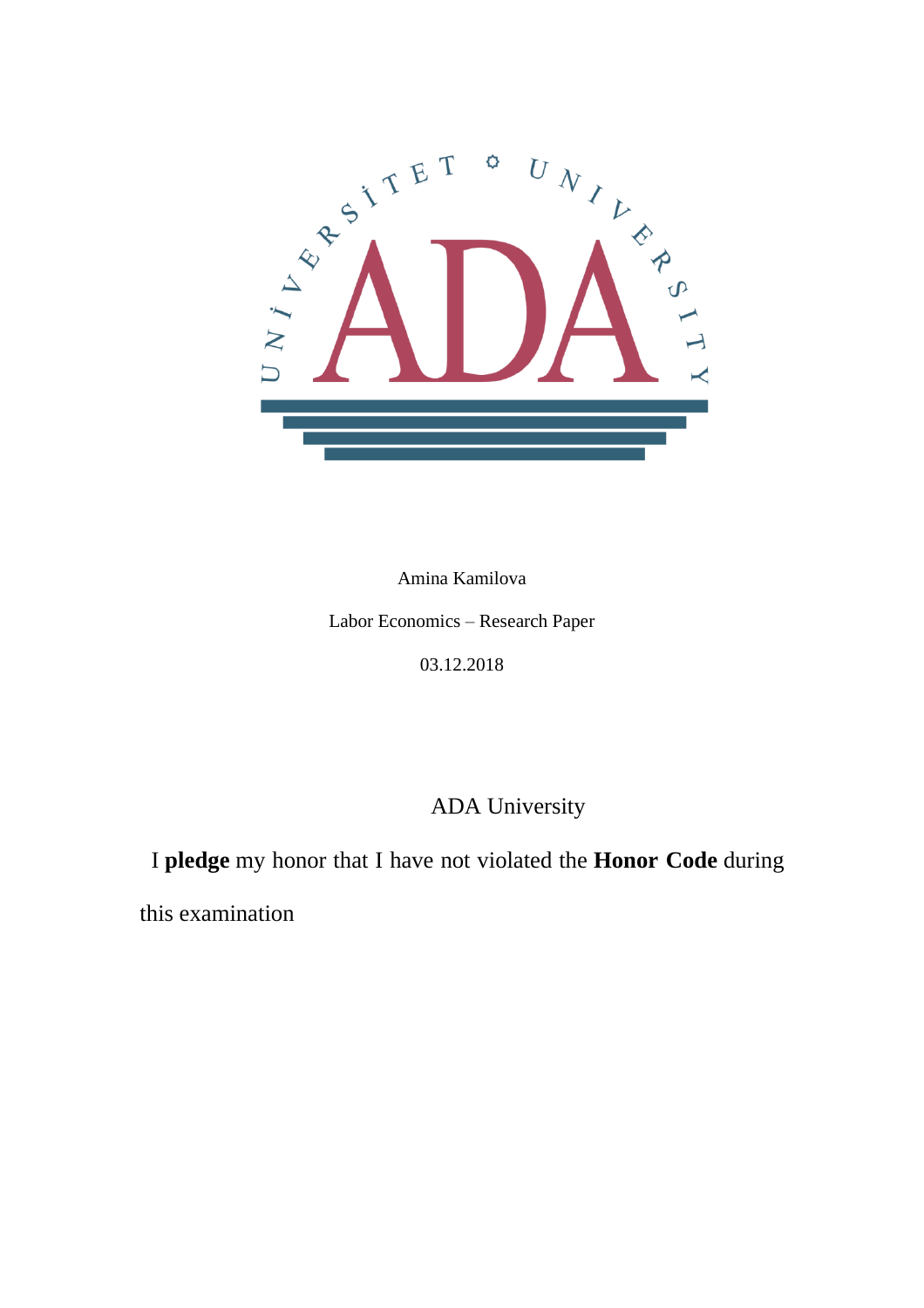# *How do labor unions and annual wages affect the unemployment rate in Netherlands?*

#### **1.Introduction**

As time passes and the world population accrues a greater amount, this gradual growth engenders the discussions about the issues concerning to the social and financial domains more. One of the cardinal and arduous parts of these issues can be contented as the decision-making process of the job enrollment or specialization, workplace choice, salary earnings, consumption and leisure allocations, and so on. "The most important social welfare program in America is a job". The former Speaker of the United States House of Representatives, Newt Gingrich expressed the significance of the job with this quote. As the job market is in the interest of many people there are many discussions and researches devoted to this issue and more professionally labor economics is considered as an apropos tool, which delineates various demotic problems and their effects in the job sector, and apprises the community about the possible solutions to them. Due to the reason that labor economics alludes to employment as a critical part of social and governmental issues, to my point of view, it is worth to conduct a study relating to it. The labor market described as consisting of three significant actors, who are employees, employers, and government. Government interventions are inevitable and intense part of controlling labor market. In addition to government interference, there also exist private organizations, which sustain the employers in ameliorating their working conditions, salaries by creating so-called labor unions. And wage is the payment to the employees by private enterprises or governmental institutions. The goal of this paper is to conduct a research about the effects of annual wages and labor unions on the employment level. Although there are numerous of works related to that topic there is a need for the study that unifies the variables that I combined in this paper for more specific and precise estimations. For this research, Netherlands is chosen as the target location, which is in the list of countries where I can live in future. Coming to question why especially this concept, there are several reasons. First of all, in Chapter 3 we have covered the consequences of wage reduction that explained by marginal cost approach, and substitution and scale effect approach and both characterizing the effect as the rise in employment. Secondly, in Chapter 12 we have covered the types of unemployment and in this section the structural unemployment and one of its reasons-labor unions got my attention. Thus, as in the contemporary society both private sector (labor unions, wages) and governments (wages) espouse into the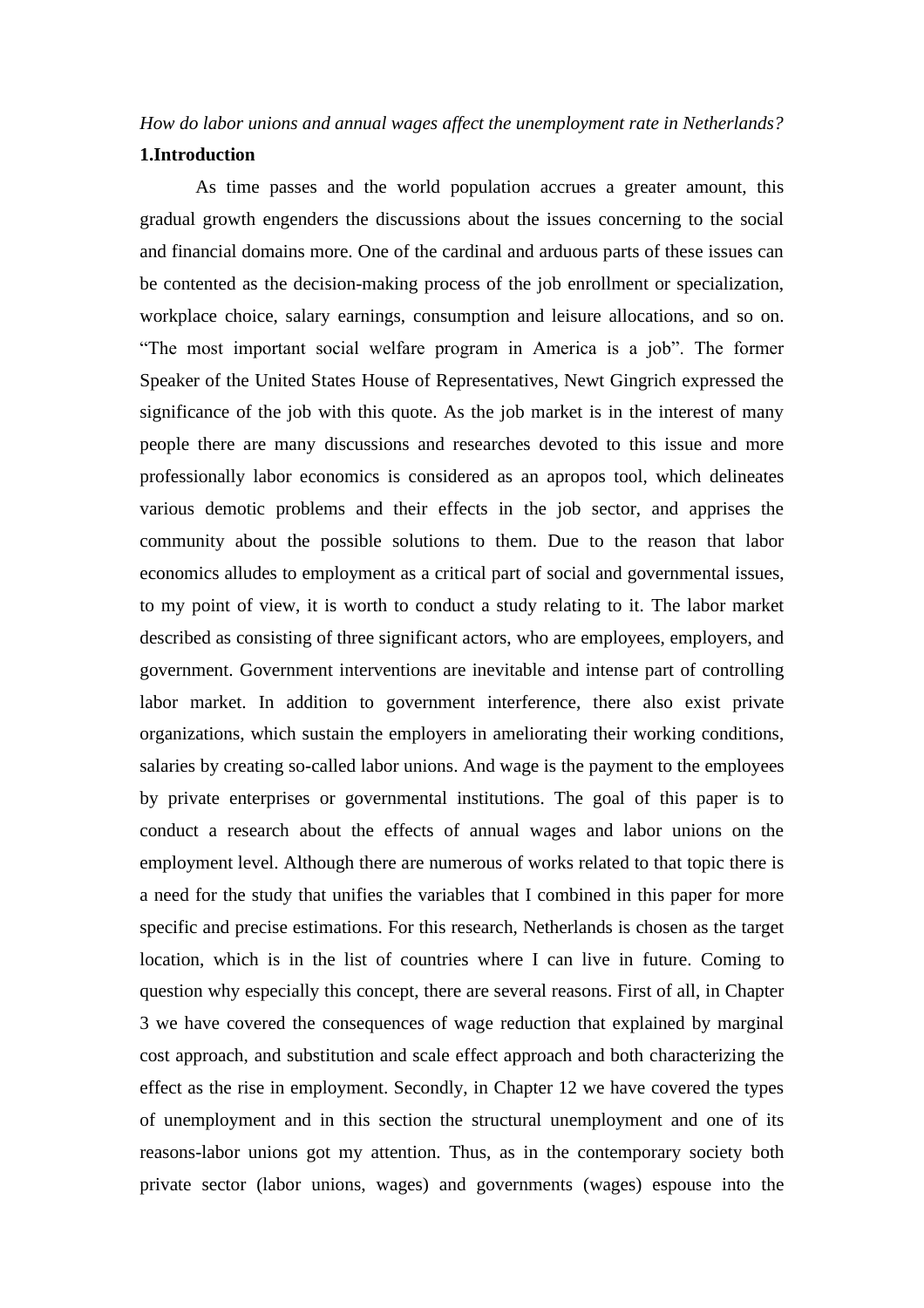employment levels by taking initiatives in order to bolster the economy and community, I wanted to conduct an empirical study relating to the above-mentioned two theories and explore whether they apply in reality in Netherlands or not. Considering the three discrete interesting topics, deriving an expository investigation of their relationship would amalgamate allure and efficacy in it.

There is of course, some work that examines this relationship; nevertheless, my work focuses on the effects of collective bargaining percentage that describes a labor union power and existence, and annual wages together with the intermediate educational population percentage of labor force and GDP effects on employment level that as far as I researched not have been in the same regression model. Regarding to the raise of hypothesizes of labor unions a paper by Villanueva Ernesto, where he concludes the collective bargaining benefit as reduction in wage inequality and cost as causing less employment (2015, p.3-4). On the other hand, another detailed paper stated that exploring the 1970s and the 1980s, Bruno and Sachs (1985) found a positive relationship of collective bargaining and lower unemployment (Adascalitei, Dragos, Khatiwada,Miguel A.,Pignatti Morano, 2015, p.8). Furthermore, in one of the papers it is argued that wage decline is successful initiative to consider to increase employment and output level due to the marginal cost reduction ( R.B.Bangs, 1942, p.256). Additionally, an article by Ryan Fuhrman stated that the economic growth measured by GDP causes a fall in unemployment rate (2008). Finally, another paper mentioned that educational decision is important, as the unemployment rate is lower for the skilled proportion of the people (Brauninger.M, 2000, p.499). All of these sources provide us with the useful information about the interactions among the variables; however, there is a need to run regression in order to have specific outcomes.

### **2.Data and Methodology**

In order to implement the research and get results from it I accessed to the data that referred to the official online website database called, World Bank and OECD stat. For the purpose of deep analysis I run my model according to the recent statistics on the time interval from 1996 to 2016. One country with many variables on the time range 1996-2016 formed a time series data.

The dependent variable was the unemployed people ratio to the total labor force, meaning u-rate expressed with percentage. One of the main independent variables were the annual wage expressed with dollars and in order to get more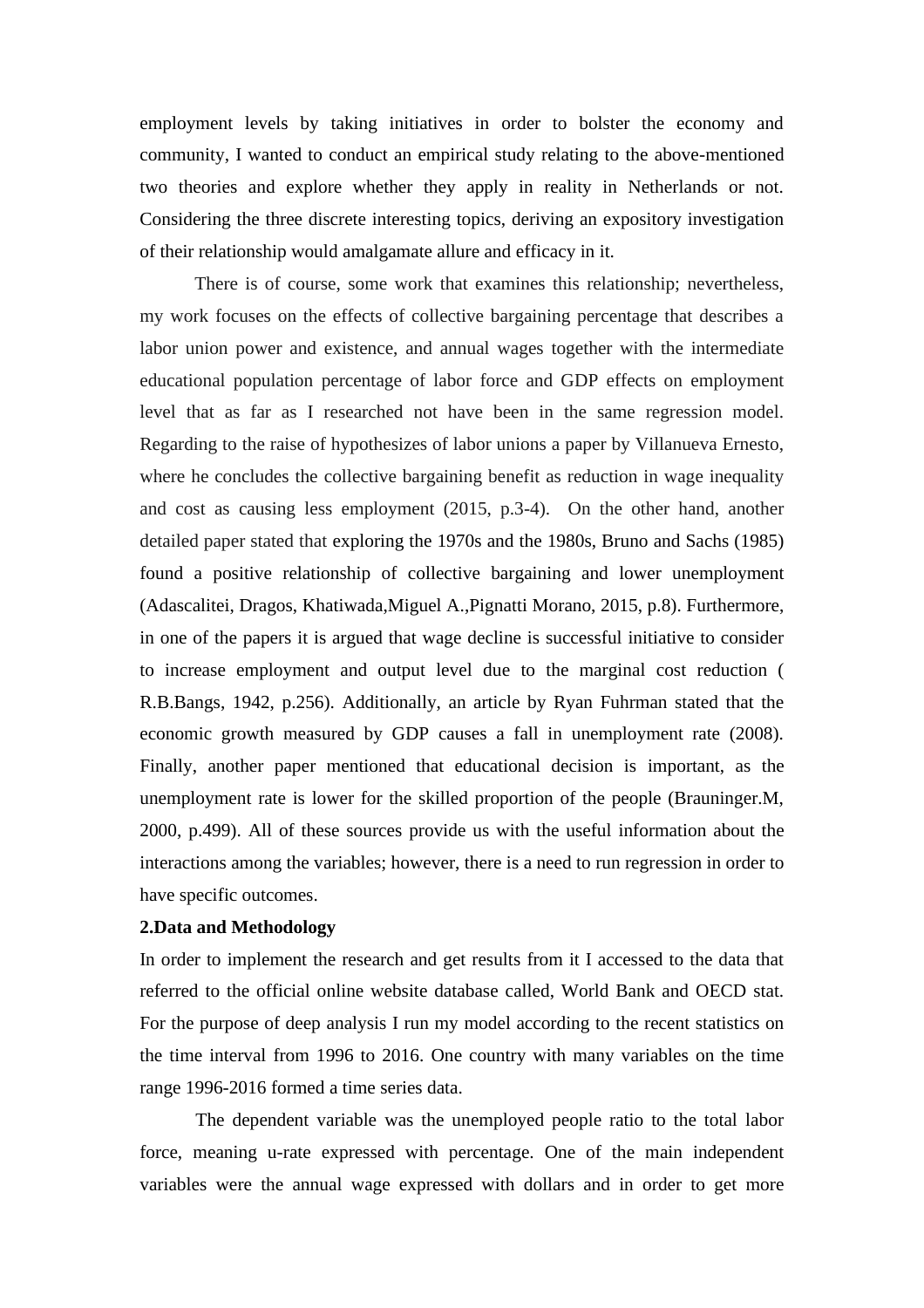precise results it was converted to the percentage by taking the log. Another main variable was the labor union and I used the percentage of employers with collective bargaining that was a good indicator of the labor unions existence in Netherlands. I also included other explanatory variables in my regression model such as, the GDP and took a log of it to have correct estimators, and the percentage of working age population with the intermediate education (upper or post secondary education according to the International Standard Classification of Education) in the labor force. And the error term was specified as the inflation and gini coefficient. My regression model looked like:

unemppr=β0+β1\*bargain+β2\*logannualwg+β3\*intedlfpr+β4\*loggdp+u

I run the regression first and looked at the effects of the variables. Then I checked the heteroskedasticity with both Breusch-Pagan (0.7919) and White (p=0.2440) tests, which contained the null with "homoskedasticity" and failed to reject it meaning there was not heteroskedasticity problem. Moreover, I checked the serial correlation with Durbin Watson (d-stat=1.423338) and Breusch-Godfrey (0.1225) tests that contained contained the null hypothesis of "no serial correlation" and failed to reject it meaning there was not serial correlation problem. Furthermore, I looked at the multicollinearity and saw that the VIF was not greater than 10 meaning it was okay. In addition, I looked at the correlation between the variables, and they were in the range of "-0.7 and 0.7 ". Also, I ploted the variables with "twoway scatter lfit" command and specified that there is not trending problem in my regression model. Despite all of these satisfied variables and coefficients, there were some pitfalls and difficulties that any research might encounter such as, in order to get these estimations and coefficients I searched a lot for reaching a good data. And some of the other explanatory variables data that I wanted to use lacked and thus, I tried to combine my new variables in a way that they were did not cause any problem.

#### **4.Analysis and Findings**

After the regression, I got the estimation results, which are shown in table 1 below.

According to this estimation my equation is:

unemppr=  $-119.62 - 0.068$ bargain + 47.47logannualwg - 0.76intedlfpr – 12.12loggdp

According to this estimation, we can interpret effects of independent variables on u-rate, can construct the estimation intervals, and can test whether they are significant or not. Total number of observations was 18 and the explanation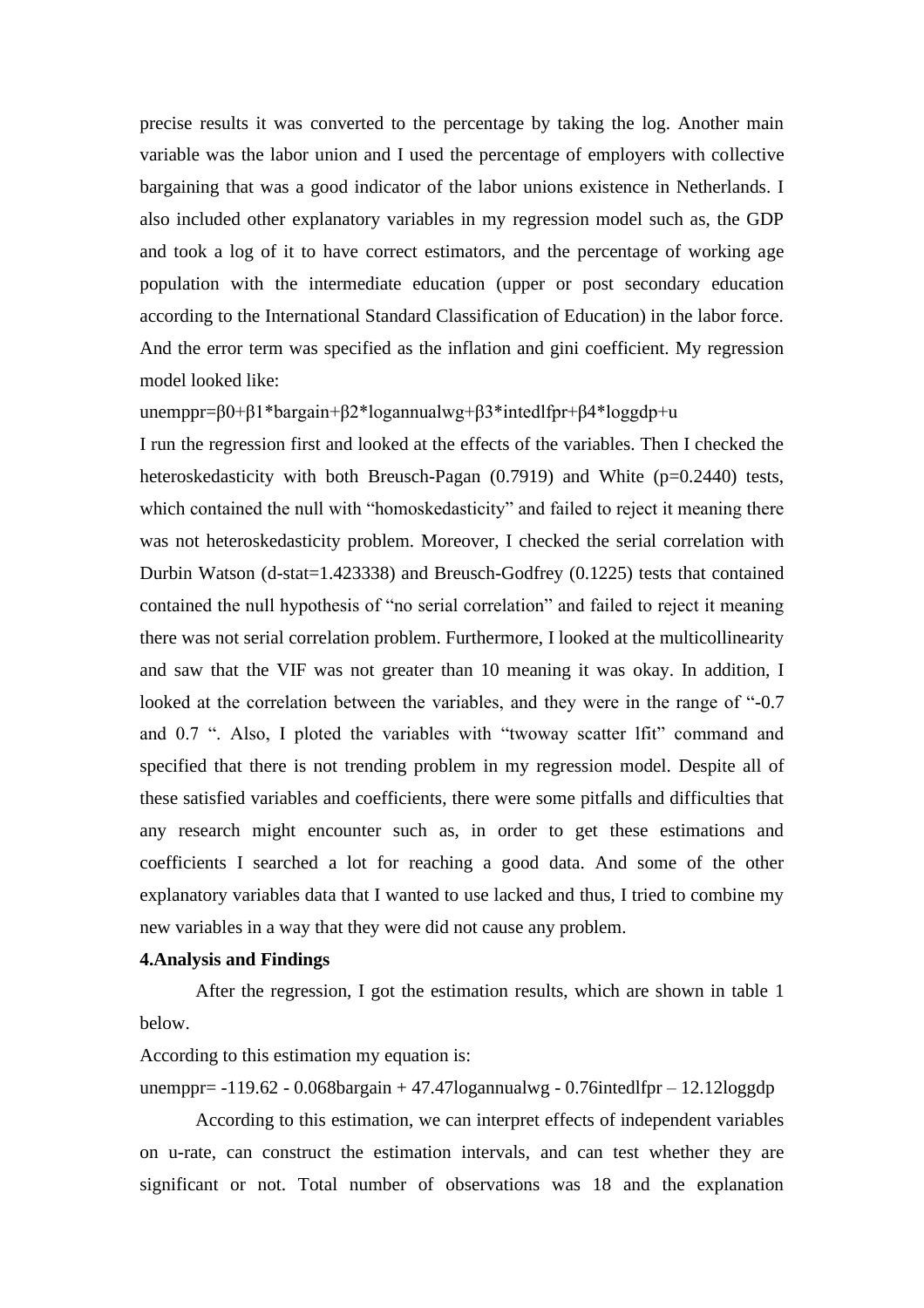percentage of variation in u-rate by independent variables was 88%. And if we look at the p-value of F-test we see that my model fitted the data better than the intercept only model meaning the explanatory variables are jointly significant.

Coming to main results, we got that 1% increase in collective bargaining coverage decreases u-rate by 0.06 % and 1% increase in annual wages increases unemployment 0.4747%. Also, 1% increase in intermediate educational labor force leads to 0.7% and 1% increase in GDP leads to 0.1212% decrease in u-rate. And if we look at the p-values of these variables we can see that all of them were statistically significant and one of the main variables p-value was even equal to 0.000, which was satisfactory result.

| Source                       | SS          | df             | MS         |        | Number of $obs =$               | 18            |
|------------------------------|-------------|----------------|------------|--------|---------------------------------|---------------|
|                              |             |                |            |        | $13) =$<br>4 <sub>1</sub><br>F( | 26.01         |
| Model                        | 43.7911198  | $\overline{4}$ | 10.94778   |        | $Prob$ > $F$                    | 0.0000<br>$=$ |
| Residual                     | 5.47137504  | 13             | .420875003 |        | R-squared                       | 0.8889<br>$=$ |
|                              |             |                |            |        | Adj R-squared                   | 0.8548<br>$=$ |
| Total                        | 49.2624949  | 17             | 2.89779382 |        | Root MSE                        | .64875<br>$=$ |
|                              |             |                |            |        |                                 |               |
|                              |             |                |            |        |                                 |               |
| unemppr                      | Coef.       | Std. Err.      | t          | P >  t | [95% Conf. Interval]            |               |
|                              |             |                |            |        |                                 |               |
| bargain                      | $-.0688019$ | .0291012       | $-2.36$    | 0.034  | $-.1316712$                     | $-10059326$   |
| intedlfpr                    | $-.7607524$ | .1246119       | $-6.10$    | 0.000  | $-1.02996$                      | $-14915449$   |
| logannualwg                  | 47.47082    | 8.216548       | 5.78       | 0.000  | 29.72004                        | 65.22159      |
| loqqdp                       | $-12.13472$ | 4.14409        | $-2.93$    | 0.012  | $-21.08749$                     | $-3.181961$   |
| $\mathsf{L}^{\mathsf{cons}}$ | $-119.6216$ | 51.21777       | $-2.34$    | 0.036  | $-230.2708$                     | $-8.972285$   |
|                              |             |                |            |        |                                 |               |

| n<br>I.<br>н<br>., |
|--------------------|
|--------------------|

#### **4.Conclusion**

All things considered, it can be concluded that annual wages positive, intermediate educational part of labor force and GDP have negative relationship with the u-rate and these findings are consistent with the previously mentioned literature review. Collective bargaining coverage has negative effect on the u-rate. A paper by states that Netherlands is in the list of countries that enforces and supports wellfunctioning bargaining and because of the decreased additional labor costs the u-rate also decreases. Also, I think that as the labor conditions improve through bargaining, it shows itself as the motivation for the people to take part in labor force and to be employed. I found this topic interesting and deep that there can be done further investigations by adding other explanatory variables such as, education compensation, unemployment benefits, female participation and so on.